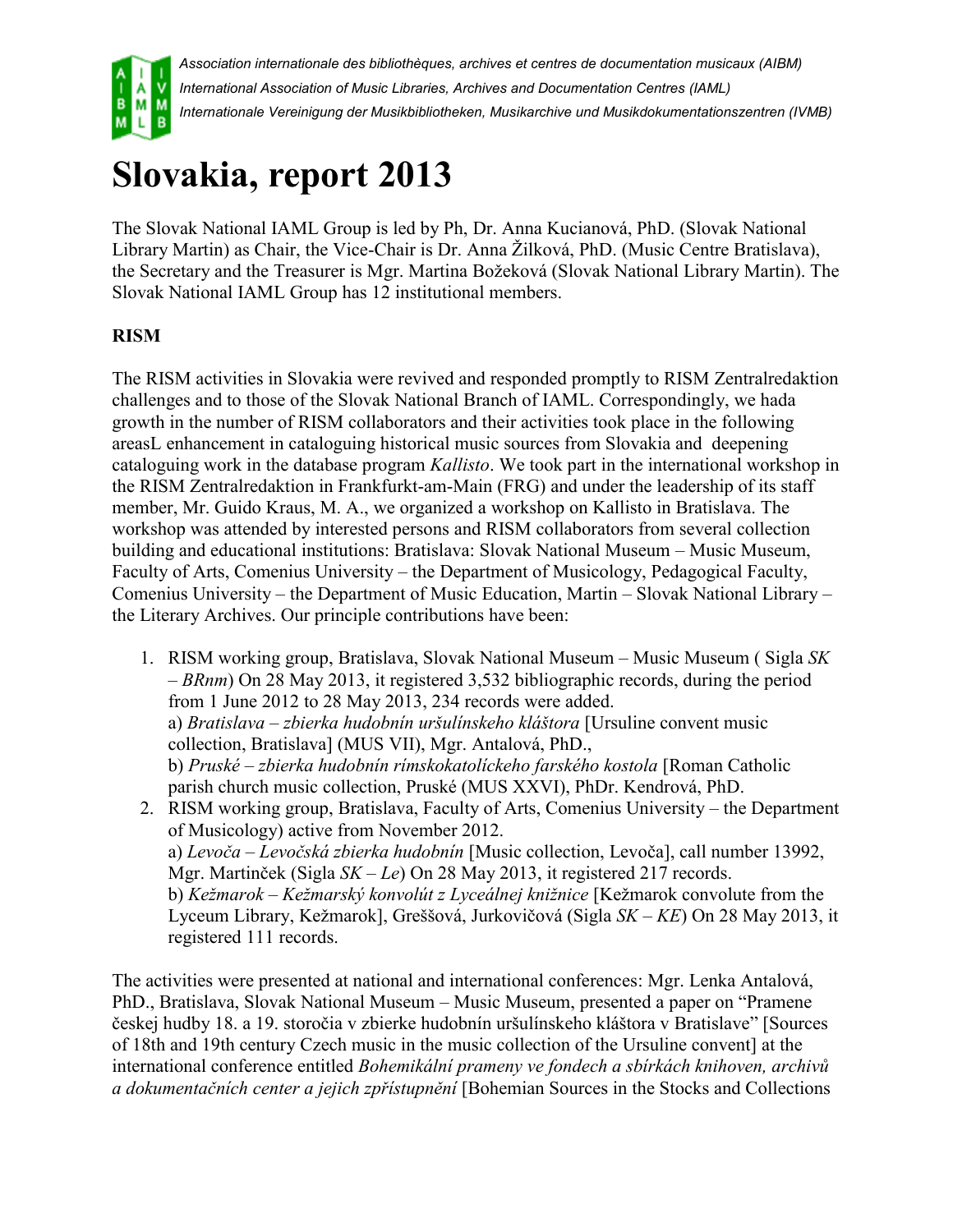

*Association internationale des bibliothèques, archives et centres de documentation musicaux (AIBM)*

*International Association of Music Libraries, Archives and Documentation Centres (IAML)*

*Internationale Vereinigung der Musikbibliotheken, Musikarchive und Musikdokumentationszentren (IVMB)*

of Libraries, Archives and Documentation Centres and their Accessing] held 19-20 September, 2012, at České Budějovice, Czech Republic.

Mgr. Sylvia Urdová, PhD., Bratislava, Slovak National Museum – Music Museum, presented a paper on "Kniha notovaných spevov kolegiálneho chrámu sv. Martina v Bratislave (1601) v zbierkovom fonde SNM – Hudobného múzea" [The Book of Notated Chants of St Martin´s College Church in Bratislava (1601) in the Slovak National Museum – Music Museum Collection] at the Slovak IAML conference *Pramene slovenskej hudby. 2. konferencia hudobných knihovníkov, archivárov a múzejníkov* [Sources of Slovak music. The 2nd conference of music librarians, archivists and museum workers], held 25-26 September 2012, in Ružomberok, Slovak Republic.

PhDr. Zlatica Kendrová, PhD., Bratislava, Slovak National Museum – Music Museum, was an observer at the RISM international conference *Musikdokumentation in Bibliothek, Wissenschaft und Praxis aus Anlass des 60-jährigen Bestehens des RISM*, held 4-6 June 2012, in Mainz, Germany.

#### **RILM**

From July 2012 to June 2013 some personal changes took place in RILM Slovak Committee: Mgr. Alžbeta Lukáčová, PhD., finished her activity and the staff member of the Institute of Musicology Ing. Mária Potočárová Rybaričová and Mgr. Art. Jana Lindtnerová, a PhD. Candidate, started to take part in building the iBis database. Considering their different workload until January 2013, the RILM database started to be filled as late as February 2013. Since then 62 records have been added and all the records also contain abstracts. By the end of the monitoring period (June 2013), 51 records with their abstracts will be added. Staff members of the Institute of Musicology of the Slovak Academy of Sciences prepared some publications for print published by the Institute, the journals *Musicologica Slovaca* and *Slovenská hudba* 2012. While working there arose a need for preparing some publications published by the Academy of Performing Arts, and the Institute of Ethnology of the Slovak Academy of Sciences, Music Centre, as well as by some foreign publishing houses. The added records cover various areas of musicology, e.g. music history, ethnomusicology, organology, music theory, music pedagogy, music psychology, music aesthetics, musical interpretation.

#### **RidIM**

Library, museum and archives staffing does not allow to do research in iconography at present. As the RidIM activity is closely connected with the working activities of these types of institutions, due to insufficient stuffing this activity is being reduced. We try to develop the activity through new members of the Slovak National Branch of IAML.

#### **Public Libraries Commission of the Slovak National Branch of IAML**

The Public Libraries Commission continued its professional and organizational work. The 2nd Conference of Music Librarians took place starting with a plenary session of the Slovak National Branch of IAML. The conference was held at the Catholic University in Ružomberok on